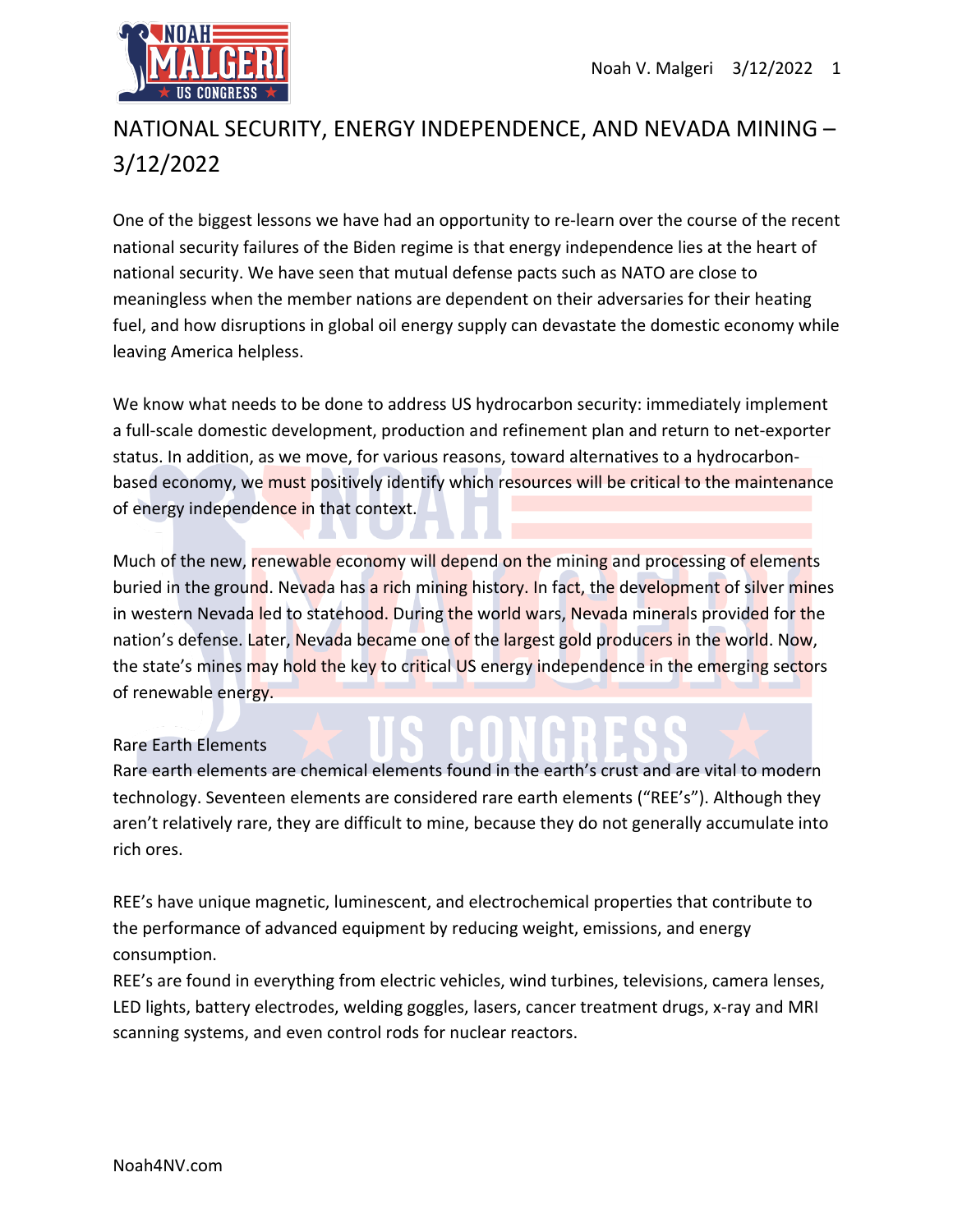

From 1964 to the late 1990s the U.S. was the world's dominant rare earth producer, thanks to Mountain Pass Mine, located 15 miles west of Primm in California's Mojave Desert. After that, China rose to dominate this market. The U.S. imported 80 percent of its rare earth materials from China between 2016 and 2019, according to USGS.

China obtained enormous control over the global REE supply chain over the last decade. China now controls over 80 percent of the global supply chain of REE's. Additionally, Chinese companies acquired mining properties that produce the minerals across Africa and Latin America.

Chinese dominance is not just in the area of supply, but of processing. That country processes nearly 90 percent of the world's rare earth minerals. In fact, the US currently must send its REEs to China for processing, after which the end products are then shipped back to the US. China's dominance in large measure results from its capacity refine the minerals and manufacture them into a product bought by companies like Tesla and Apple.

Chinese dominance was further increased after the disastrous abandonment of Afghanistan by the Biden administration. Afghanistan is home to the largest proven concentration of REEs outside of China. Now China is mining those reserves with the permission of their partners, the Taliban.

Chinese REE dominance weakens US national security. If the Chinese were to decide to restrict supply, it could have a profound impact on US ability to manufacture and maintain essential products and equipment. Conversely, China's dominance allows it to blast upstart competitors out of operation by flooding the market and tanking the price.

Las Vegas-based firm MP Materials is the world's second-largest producer of REE's. MP Materials acquired the 2,200-acre Mountain Pass Mine in July 2017. Up until the 1990s, Mountain Pass made the U.S. a dominant producer of REE's. The mine now employs 300 workers and produced more than 38,000 metric tons of rare earth oxides in 2020, which MP Materials estimates to be about 15 percent of global rare earth element production. MP has plans to establish a complete rare earth supply chain at the mine. MP says the company could produce enough rare earth products to build 500,000 EVs by 2025.

MP Materials currently sends its rare earth concentrate to distribution partner, Shenghe, a Chinese company, which refines the separated rare earth oxides and manufactures it into magnets. If the supply at Mountain Pass did not need to be exported to China, it could go straight into manufacturing, greatly improving the security of US supply.